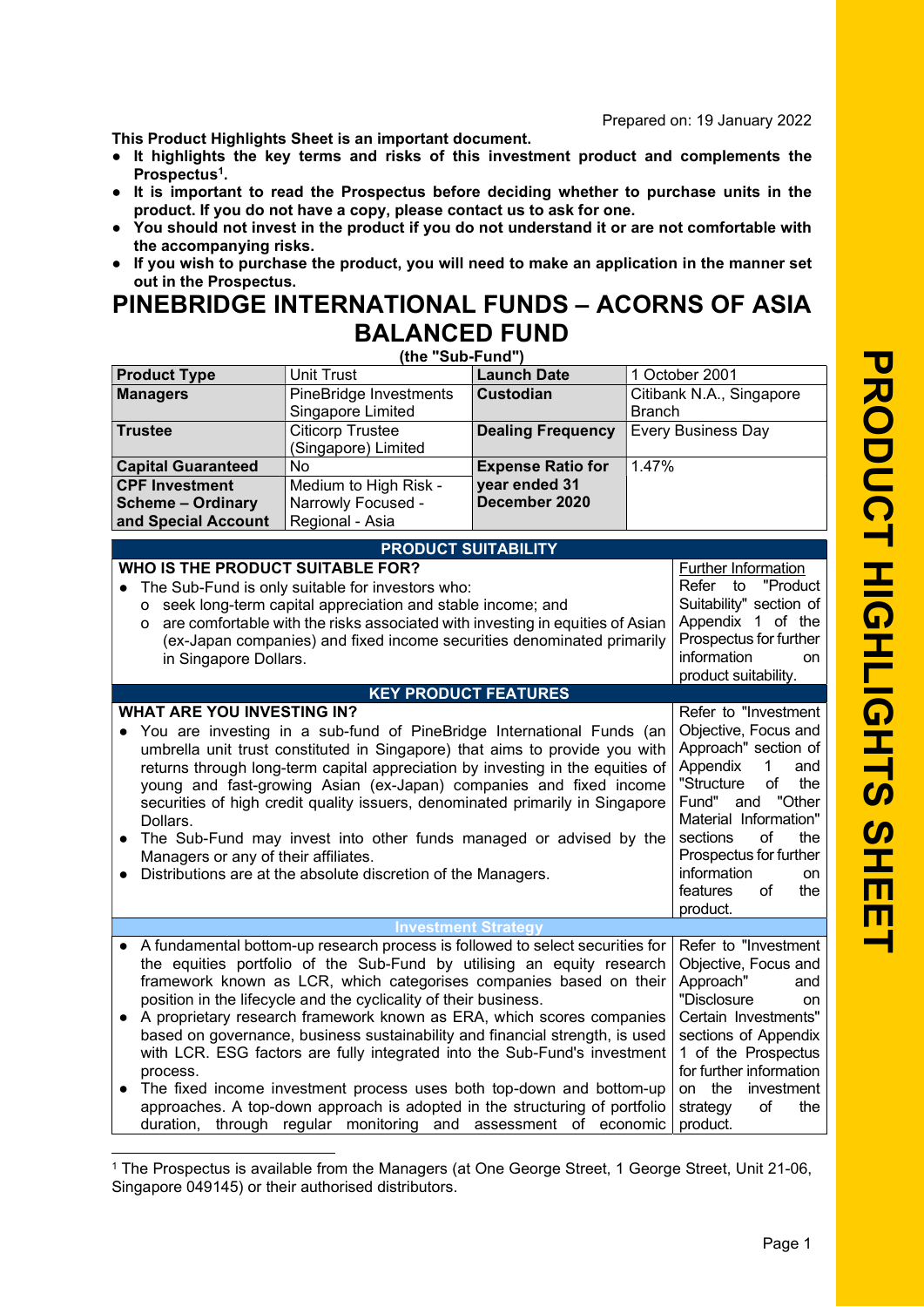| fundamentals, technical indicators and market valuation. The Sub-Fund will<br>invest in eligible fixed-income securities based on the CPF Investment<br>Guidelines and the Code on Collective Investment Schemes.<br>With effect from 27 September 2021, the Sub-Fund may invest up to 40% of<br>its NAV into the Underlying Fund, which invests primarily in high credit quality<br>Singapore Dollars fixed income instruments issued by Singapore and non-<br>Singapore entities.<br>The Sub-Fund may use FDIs for hedging.                                                                                                                                                                                                                                                                                                                                                                                                                                                                                                                                                                                                                                                                                                                             |                                                                                                                                                                                                                                             |
|-----------------------------------------------------------------------------------------------------------------------------------------------------------------------------------------------------------------------------------------------------------------------------------------------------------------------------------------------------------------------------------------------------------------------------------------------------------------------------------------------------------------------------------------------------------------------------------------------------------------------------------------------------------------------------------------------------------------------------------------------------------------------------------------------------------------------------------------------------------------------------------------------------------------------------------------------------------------------------------------------------------------------------------------------------------------------------------------------------------------------------------------------------------------------------------------------------------------------------------------------------------|---------------------------------------------------------------------------------------------------------------------------------------------------------------------------------------------------------------------------------------------|
| <b>Parties Involved</b>                                                                                                                                                                                                                                                                                                                                                                                                                                                                                                                                                                                                                                                                                                                                                                                                                                                                                                                                                                                                                                                                                                                                                                                                                                   |                                                                                                                                                                                                                                             |
| WHO ARE YOU INVESTING WITH?<br>The Managers of the Sub-Fund and the Underlying Fund are PineBridge<br>Investments Singapore Limited, and the sub-managers of the equity portfolio<br>of the Sub-Fund are PineBridge Investments Asia Limited.<br>The Trustee is Citicorp Trustee (Singapore) Limited.<br>The Custodian is Citibank N.A., Singapore Branch.<br>$\bullet$                                                                                                                                                                                                                                                                                                                                                                                                                                                                                                                                                                                                                                                                                                                                                                                                                                                                                   | Refer<br>"The<br>to<br>"The<br>Managers",<br>Trustee", and "Other<br>Parties" sections of<br>the Prospectus for<br>further information on<br>their<br>roles<br>and<br>responsibilities,<br>and<br>what happens if they<br>become insolvent. |
| <b>KEY RISKS</b>                                                                                                                                                                                                                                                                                                                                                                                                                                                                                                                                                                                                                                                                                                                                                                                                                                                                                                                                                                                                                                                                                                                                                                                                                                          |                                                                                                                                                                                                                                             |
| <b>WHAT ARE THE KEY RISKS OF THIS INVESTMENT?</b>                                                                                                                                                                                                                                                                                                                                                                                                                                                                                                                                                                                                                                                                                                                                                                                                                                                                                                                                                                                                                                                                                                                                                                                                         | "Risks"<br>Refer<br>to                                                                                                                                                                                                                      |
| The value of the product and its distributions may rise or fall. You should<br>consider the risks of investing in the Sub-Fund, which are detailed in the<br>Prospectus. These risk factors may cause you to lose some or all of your<br>investment:                                                                                                                                                                                                                                                                                                                                                                                                                                                                                                                                                                                                                                                                                                                                                                                                                                                                                                                                                                                                      | section<br>of<br>the<br>Prospectus for further<br>information on risks<br>of the product.                                                                                                                                                   |
| <b>Market and Credit Risks</b>                                                                                                                                                                                                                                                                                                                                                                                                                                                                                                                                                                                                                                                                                                                                                                                                                                                                                                                                                                                                                                                                                                                                                                                                                            |                                                                                                                                                                                                                                             |
| You are exposed to market risks.<br>$\bullet$<br>o The value of securities will fluctuate depending on the general trend of the<br>stock market, prevailing interest rates, the economic environment and the<br>political and regulatory uncertainties in Asia.<br>You are exposed to risks of investing in emerging markets.<br>$\bullet$<br>o Securities in emerging markets and some Asia markets may be more<br>volatile than those of developed markets. Changes in government policies<br>in some of these markets may affect the ability to repatriate capital, income<br>and proceeds. The regulatory, disclosure and financial reporting standards<br>may differ significantly from and offer less investor protection compared to<br>internationally recognised standards.<br>o The Sub-Fund invests in the securities of smaller and emerging growth<br>companies, which prices tend to be more volatile, and subject the Sub-<br>Fund's NAV to a higher volatility.<br>You are exposed to credit and counterparty risks.<br>o Fixed income securities are subject to credit risks, such as risk of default<br>by issuers. The insolvency of a counterparty could adversely affect its<br>ability to meet payment obligations to the Sub-Fund. |                                                                                                                                                                                                                                             |
|                                                                                                                                                                                                                                                                                                                                                                                                                                                                                                                                                                                                                                                                                                                                                                                                                                                                                                                                                                                                                                                                                                                                                                                                                                                           |                                                                                                                                                                                                                                             |
| The Sub-Fund is not listed and you can redeem only on Dealing Days.<br>$\bullet$<br>There is no secondary market for the Sub-Fund. All redemption requests<br>should be made to the Managers' authorised distributors.                                                                                                                                                                                                                                                                                                                                                                                                                                                                                                                                                                                                                                                                                                                                                                                                                                                                                                                                                                                                                                    |                                                                                                                                                                                                                                             |
| Product-Specific Risks                                                                                                                                                                                                                                                                                                                                                                                                                                                                                                                                                                                                                                                                                                                                                                                                                                                                                                                                                                                                                                                                                                                                                                                                                                    |                                                                                                                                                                                                                                             |
| You are exposed to industry risks.<br>o The Sub-Fund may invest in some industries that are subject to greater<br>government regulations. Changes in government policies and the need for<br>regulatory approval may have a material adverse effect on these<br>industries. The Sub-Fund may invest in companies which are subject to<br>the risks of developing technology and are dependent upon consumer and<br>business acceptance as new technologies evolve. Trading in such<br>securities may be subject to more abrupt price movements.<br>You are exposed to risks of using FDIs.<br>o The Sub-Fund may use FDIs including foreign exchange forwards for<br>hedging. The use of FDIs may involve risks greater than those of more                                                                                                                                                                                                                                                                                                                                                                                                                                                                                                                |                                                                                                                                                                                                                                             |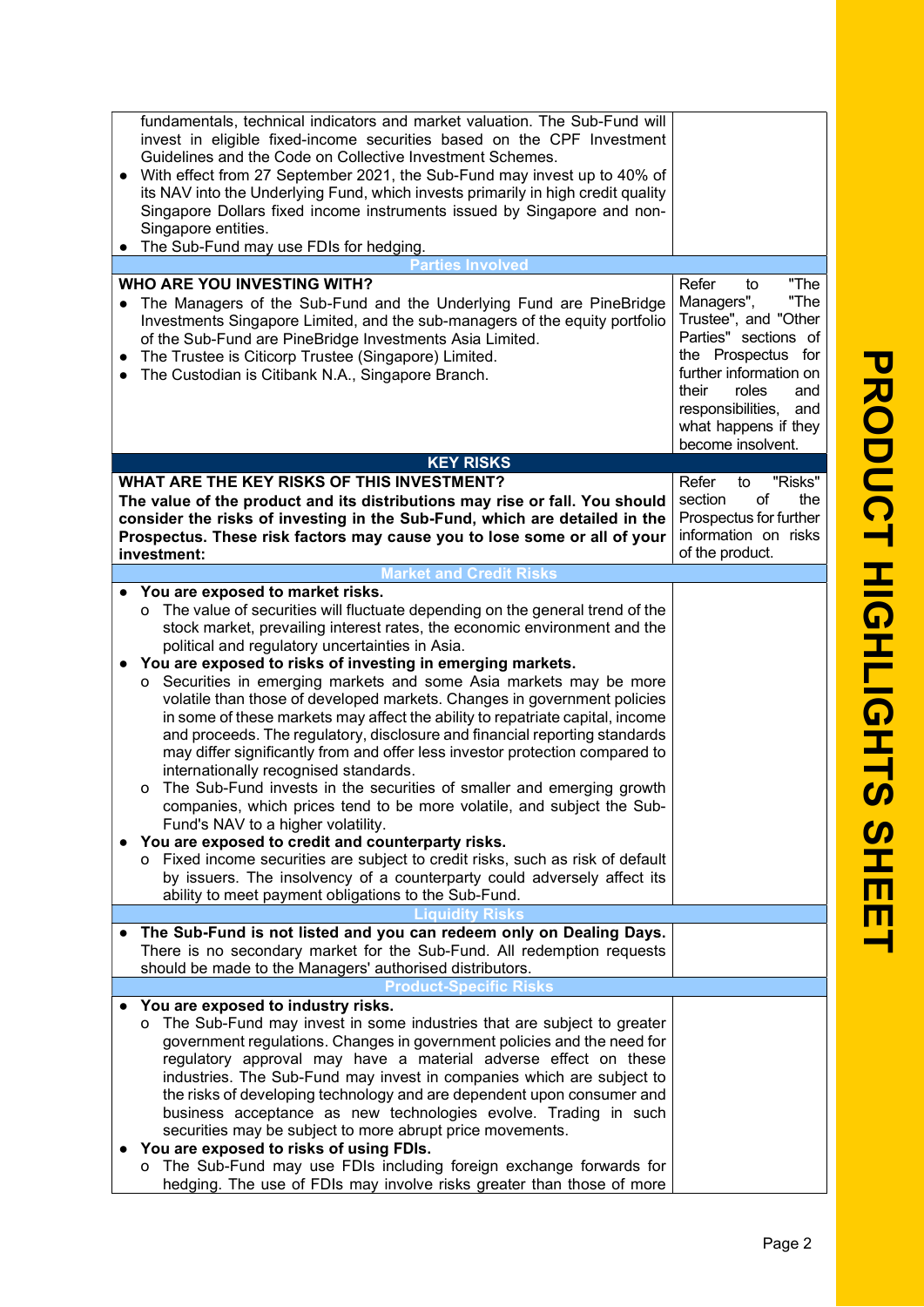| <b>RODUCT</b>       |  |
|---------------------|--|
|                     |  |
|                     |  |
|                     |  |
|                     |  |
|                     |  |
|                     |  |
|                     |  |
|                     |  |
| <b>HIGHLIGHTS</b>   |  |
|                     |  |
| <b>SHE</b>          |  |
| $\mathbf \mathbf I$ |  |
| عا                  |  |

|                                                                             |                                                                     | traditional investments as its prices are more volatile.<br>• You are exposed to risks of investing in illiquid and volatile securities.         |                        |  |
|-----------------------------------------------------------------------------|---------------------------------------------------------------------|--------------------------------------------------------------------------------------------------------------------------------------------------|------------------------|--|
|                                                                             |                                                                     | o Unlisted securities are less liquid than listed securities and may not be                                                                      |                        |  |
|                                                                             |                                                                     | subject to the same disclosure and investor protection measures as listed                                                                        |                        |  |
|                                                                             | securities.                                                         |                                                                                                                                                  |                        |  |
|                                                                             |                                                                     | o Investments in warrants may involve higher risks than investments in                                                                           |                        |  |
|                                                                             |                                                                     | ordinary shares due to greater volatility of warrant prices.                                                                                     |                        |  |
|                                                                             | • You are exposed to the risks of a regional fund.                  |                                                                                                                                                  |                        |  |
|                                                                             |                                                                     | o Investments in a regional fund may be subject to higher risks as it may be                                                                     |                        |  |
|                                                                             | less diversified than a global portfolio.                           |                                                                                                                                                  |                        |  |
|                                                                             | • You are exposed to tax risks.                                     |                                                                                                                                                  |                        |  |
| o The Sub-Fund may be subject to tax exposure on its investments.           |                                                                     |                                                                                                                                                  |                        |  |
| • You are exposed to risks of relying on credit ratings.                    |                                                                     |                                                                                                                                                  |                        |  |
|                                                                             |                                                                     | o Credit ratings of instruments are not a guarantee of quality. Rating                                                                           |                        |  |
|                                                                             |                                                                     | methodologies generally rely on historical data, which may not be                                                                                |                        |  |
|                                                                             |                                                                     | predictive of future trends and adjustments in response to a subsequent                                                                          |                        |  |
|                                                                             | change of circumstances may take time.                              |                                                                                                                                                  |                        |  |
|                                                                             | You are exposed to currency risks.                                  |                                                                                                                                                  |                        |  |
|                                                                             |                                                                     | o The assets and income of the Sub-Fund may be denominated in                                                                                    |                        |  |
|                                                                             |                                                                     | currencies other than the Singapore Dollar (some of which may not be                                                                             |                        |  |
|                                                                             |                                                                     | freely convertible) and will thus be subject to fluctuations in currency                                                                         |                        |  |
|                                                                             |                                                                     | exchange rates and in certain cases, exchange control regulations. The                                                                           |                        |  |
|                                                                             |                                                                     | foreign currency exposure of the Sub-Fund may not be fully hedged.                                                                               |                        |  |
|                                                                             |                                                                     | You are exposed to the risks of investing in bonds and other fixed                                                                               |                        |  |
|                                                                             | income securities.                                                  |                                                                                                                                                  |                        |  |
|                                                                             |                                                                     | o Investments in bonds and other fixed income securities are sensitive to                                                                        |                        |  |
|                                                                             |                                                                     | interest rate fluctuations. An increase in interest rates and/or credit risk                                                                     |                        |  |
|                                                                             |                                                                     | premiums will generally reduce the value of the fixed income securities.                                                                         |                        |  |
|                                                                             |                                                                     | You are exposed to the risks associated with Stock Connect.                                                                                      |                        |  |
|                                                                             |                                                                     | o Investing through Stock Connect is subject to risks associated with quota                                                                      |                        |  |
|                                                                             |                                                                     | limitations, trade suspension, differences in trading days between Hong                                                                          |                        |  |
|                                                                             |                                                                     | Kong and mainland China, selling restrictions, use of nominees, clearing                                                                         |                        |  |
|                                                                             | and settlement, custody and regulations.                            |                                                                                                                                                  |                        |  |
|                                                                             |                                                                     | o The Sub-Fund may also be subject to risks associated with the ChiNext<br>market and Chinese market risks. Non-RMB based investors (such as the |                        |  |
|                                                                             |                                                                     | Sub-Fund) are exposed to foreign exchange risk and risk of exchange                                                                              |                        |  |
|                                                                             | controls and restrictions applicable to RMB.                        |                                                                                                                                                  |                        |  |
|                                                                             | • You are exposed to CIS investment risk.                           |                                                                                                                                                  |                        |  |
|                                                                             |                                                                     | o The Sub-Fund is exposed to the risks, fees and expenses, and                                                                                   |                        |  |
|                                                                             | performance of its underlying funds.                                |                                                                                                                                                  |                        |  |
|                                                                             |                                                                     | <b>FEES AND CHARGES</b>                                                                                                                          |                        |  |
|                                                                             |                                                                     | WHAT ARE THE FEES AND CHARGES OF THIS INVESTMENT?                                                                                                | Refer to "Fees and     |  |
|                                                                             |                                                                     | Payable directly by you (percentage of your gross investment amount)                                                                             | Charges" section of    |  |
|                                                                             | <b>Preliminary Charge</b>                                           | Maximum 3%                                                                                                                                       | Appendix 1 of the      |  |
|                                                                             |                                                                     | Cash Units: Currently, up to 3%                                                                                                                  | Prospectus for further |  |
|                                                                             |                                                                     | CPF Units <sup>2</sup> : Currently, 0%                                                                                                           | information on fees    |  |
|                                                                             | <b>Realisation Charge</b>                                           | Currently, 0% (maximum 5%)                                                                                                                       | and charges.           |  |
|                                                                             | <b>Switching Fee</b>                                                | Currently, up to 1% (maximum 2%)                                                                                                                 |                        |  |
|                                                                             |                                                                     | Distributors may (depending on the nature of the services provided) impose                                                                       |                        |  |
|                                                                             | other fees and charges. Please check with distributors for details. |                                                                                                                                                  |                        |  |
| Payable by the Sub-Fund from invested proceeds to the Managers, Trustee and |                                                                     |                                                                                                                                                  |                        |  |
|                                                                             | other parties (percentage of NAV):                                  |                                                                                                                                                  |                        |  |
|                                                                             | <b>Management Fee ("MF")</b>                                        | 1.25% p.a. (maximum 2% p.a.)                                                                                                                     |                        |  |
|                                                                             | Out of MF:                                                          | Retained by the Managers: 42% - 72% of MF                                                                                                        |                        |  |
|                                                                             |                                                                     | Paid by the Managers to distributors (trailer                                                                                                    |                        |  |

fee)<sup>3</sup> : 28% - 58% of MF

 $^2$  Subject to changes as may be determined by the CPF Board.<br><sup>3</sup> Your distributor is required to disclose to you the amount of trailer fee it receives from the Managers.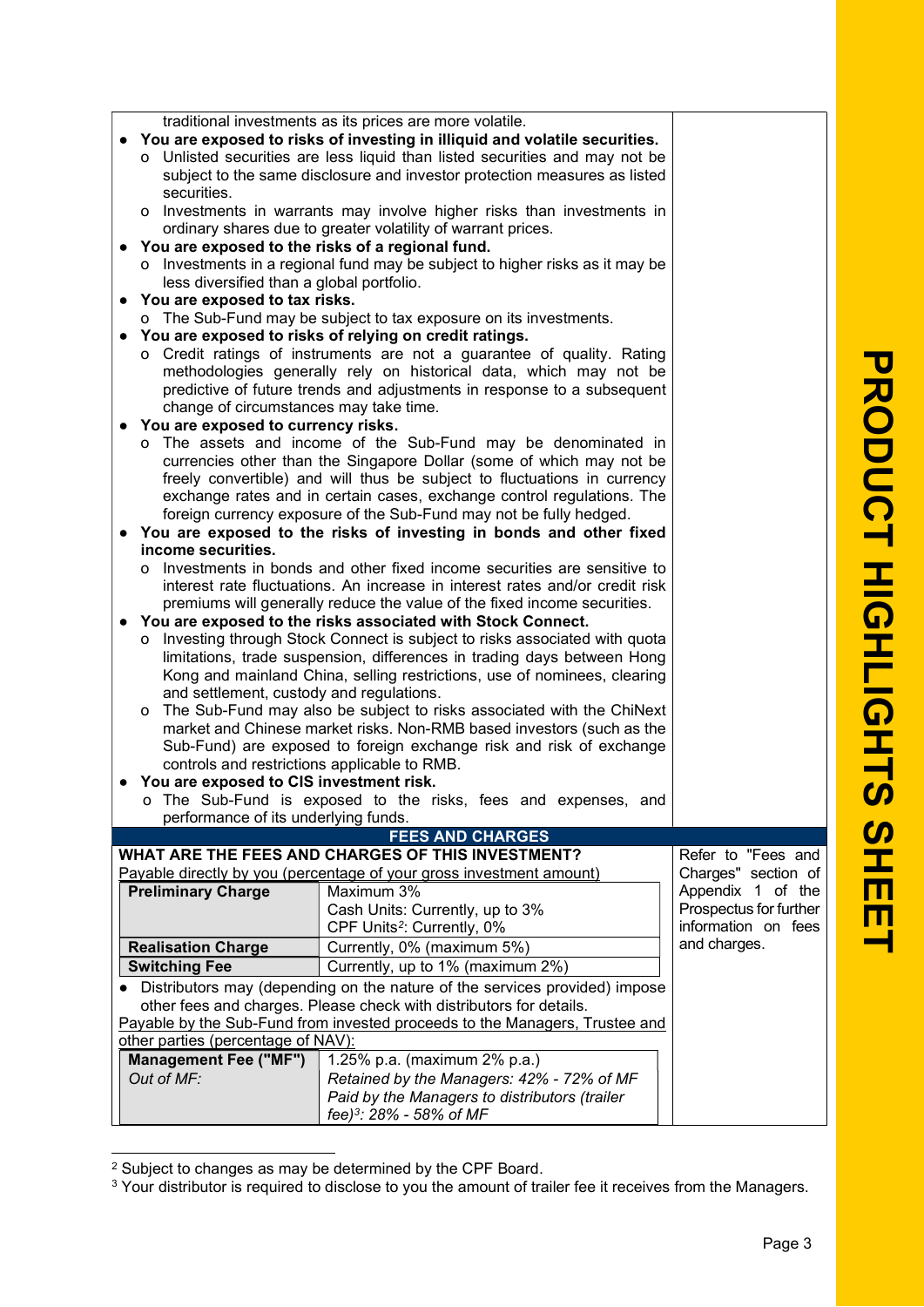| <b>Trustee Fee</b>                                                                               | Currently not more than 0.04% p.a. (maximum<br>0.075% p.a., subject to minimum S\$5,040 p.a.)                                                                 |                        |  |  |
|--------------------------------------------------------------------------------------------------|---------------------------------------------------------------------------------------------------------------------------------------------------------------|------------------------|--|--|
| <b>Custodian Fee</b>                                                                             | Comprises:                                                                                                                                                    |                        |  |  |
|                                                                                                  | - fee currently not more than 0.04% p.a.                                                                                                                      |                        |  |  |
|                                                                                                  | (maximum 0.04% p.a.); and                                                                                                                                     |                        |  |  |
|                                                                                                  | fee not more than S\$75 per transaction for                                                                                                                   |                        |  |  |
|                                                                                                  | dealing of Authorised Investments.                                                                                                                            |                        |  |  |
| <b>Annual valuation and</b>                                                                      | Maximum 0.075% p.a., subject to minimum                                                                                                                       |                        |  |  |
| accounting fee                                                                                   | S\$3,000 p.a.                                                                                                                                                 |                        |  |  |
| <b>Annual Registrar Fee</b>                                                                      | Maximum 0.075% p.a., subject to maximum<br>S\$20,000 p.a.                                                                                                     |                        |  |  |
| Fees and charges of the Underlying Fund                                                          | The preliminary charge, realisation charge, switching fee and management                                                                                      |                        |  |  |
|                                                                                                  | fee of the Underlying Fund are currently waived/fully rebated to the Sub-Fund.                                                                                |                        |  |  |
|                                                                                                  | The trustee fee, custodian fee, annual valuation and account fee and annual<br>registrar fee of the Underlying Fund are at the same rates as that of the Sub- |                        |  |  |
| Fund.                                                                                            |                                                                                                                                                               |                        |  |  |
|                                                                                                  | Please note that other expenses may be payable out of the Sub-Fund and the                                                                                    |                        |  |  |
| Underlying Fund.                                                                                 |                                                                                                                                                               |                        |  |  |
|                                                                                                  | <b>VALUATIONS AND EXITING FROM THIS INVESTMENT</b>                                                                                                            |                        |  |  |
| <b>HOW OFTEN ARE VALUATIONS AVAILABLE?</b>                                                       |                                                                                                                                                               | Refer<br>to            |  |  |
|                                                                                                  | The Sub-Fund is valued on each Dealing Day. The prices of Units are quoted on                                                                                 | "Cancellation          |  |  |
|                                                                                                  | a forward pricing basis and will be available on the Managers' website at                                                                                     | Period", "Realisation  |  |  |
|                                                                                                  | http://www.pinebridge.com.sg generally 1 Business Day after the relevant                                                                                      | of<br>Units"<br>and    |  |  |
| Dealing Day.                                                                                     |                                                                                                                                                               | "Obtaining Prices of   |  |  |
|                                                                                                  | HOW CAN YOU EXIT FROM THIS INVESTMENT AND WHAT ARE THE                                                                                                        | Units" sections of the |  |  |
| <b>RISKS AND COSTS IN DOING SO?</b>                                                              |                                                                                                                                                               | Prospectus for further |  |  |
|                                                                                                  | • You can exit the Sub-Fund on any Dealing Day by submitting a written                                                                                        | information<br>on      |  |  |
| valuation and exiting<br>realisation request to the Managers' authorised distributors.           |                                                                                                                                                               |                        |  |  |
| from the product.<br>New subscribers may cancel the subscription of Units within 7 calendar days |                                                                                                                                                               |                        |  |  |
| from the date of subscription by submitting a cancellation request, subject to                   |                                                                                                                                                               |                        |  |  |
| cancellation terms and conditions. You may do so without incurring the                           |                                                                                                                                                               |                        |  |  |
| preliminary charge but you will have to take the risk of any price changes in                    |                                                                                                                                                               |                        |  |  |
|                                                                                                  | the Units from the time of your subscription to the time of cancellation, and                                                                                 |                        |  |  |
|                                                                                                  | you may have to pay an administrative fee imposed by the Managers or the                                                                                      |                        |  |  |
| distributor.                                                                                     |                                                                                                                                                               |                        |  |  |
| Your realisation price is determined as follows:                                                 |                                                                                                                                                               |                        |  |  |
|                                                                                                  | o If your realisation request is received before 4pm Singapore time on a                                                                                      |                        |  |  |
| Dealing Day, you will receive a price based on the NAV per Unit of the                           |                                                                                                                                                               |                        |  |  |
| Sub-Fund as at the Valuation Point of that Dealing Day.                                          |                                                                                                                                                               |                        |  |  |
| o If your realisation request is received after 4pm Singapore time on a                          |                                                                                                                                                               |                        |  |  |
| Dealing Day or on a non-Dealing Day, your request shall be treated as                            |                                                                                                                                                               |                        |  |  |
|                                                                                                  | having been received on the next Dealing Day.                                                                                                                 |                        |  |  |
|                                                                                                  |                                                                                                                                                               |                        |  |  |
|                                                                                                  | You will usually receive the realisation proceeds within 6 Business Days from                                                                                 |                        |  |  |
|                                                                                                  | the time your realisation request is received and accepted by the Managers.                                                                                   |                        |  |  |
|                                                                                                  | The net realisation proceeds that you will receive will be the realisation price                                                                              |                        |  |  |
|                                                                                                  | multiplied by the number of Units realised, less any charges. An example is                                                                                   |                        |  |  |
| as follows:                                                                                      |                                                                                                                                                               |                        |  |  |
| 1,000 Units<br>X                                                                                 | S\$1.104<br>S\$1,104.00<br>=                                                                                                                                  |                        |  |  |
| Your realisation                                                                                 | Realisation price<br>Gross realisation                                                                                                                        |                        |  |  |
| request                                                                                          | proceeds                                                                                                                                                      |                        |  |  |
| S\$1,104.00                                                                                      | S\$0.00<br>S\$1,104.00                                                                                                                                        |                        |  |  |
| Gross realisation                                                                                | Realisation<br>Net realisation                                                                                                                                |                        |  |  |
| proceeds                                                                                         | Charge (0%)<br>proceeds                                                                                                                                       |                        |  |  |
|                                                                                                  | <b>CONTACT INFORMATION</b>                                                                                                                                    |                        |  |  |
| <b>HOW DO YOU CONTACT US?</b>                                                                    | You may contact the Managers at telephone number +65 6571-9360.                                                                                               |                        |  |  |